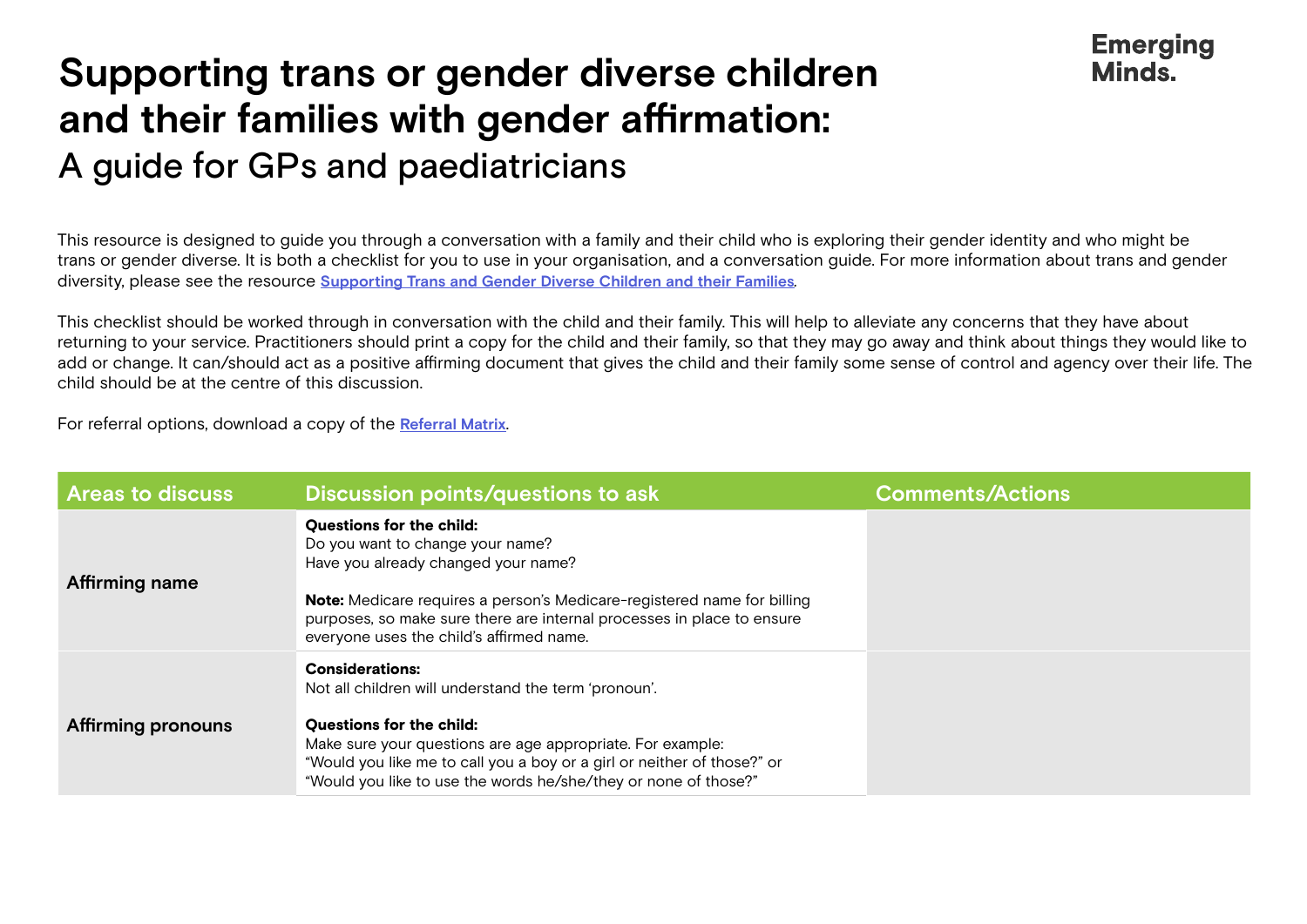| <b>Areas to discuss</b>                | Discussion points/questions to ask                                                                                                                                                                                                                                                                                                                                                                                                                                              | <b>Comments/Actions</b> |
|----------------------------------------|---------------------------------------------------------------------------------------------------------------------------------------------------------------------------------------------------------------------------------------------------------------------------------------------------------------------------------------------------------------------------------------------------------------------------------------------------------------------------------|-------------------------|
| <b>Family cohesiveness</b>             | <b>Considerations:</b><br>Are all parent/s or carer/s aware and supportive?<br>What extra support might the child need?<br><b>Questions fo the child:</b><br>What is happening at home? Is there anything else you would like to do at<br>home that would support your affirmation?<br>Note: Asking these questions with both the child and the parents present<br>might give the child the chance to ask for something they haven't felt<br>comfortable requesting previously. |                         |
| <b>Support for parent/carer</b>        | <b>Considerations:</b><br>What extra support might the parent/carers need?<br>Do they need one-on-one support?<br>Are the parents aware of and connected into any peer support groups? See<br>the Referral Matrix for a list of parent peer support groups in each state/<br>territory.                                                                                                                                                                                         |                         |
| <b>Siblings</b>                        | <b>Considerations:</b><br>Are they aware?<br>Are they supportive?<br>Do the siblings need further support?                                                                                                                                                                                                                                                                                                                                                                      |                         |
| <b>Other family/friends</b><br>support | <b>Considerations:</b><br>Use this as an opportunity to help the child think about other supportive<br>adults and friends that they can speak to and get support from.<br><b>Question for the child:</b><br>Are there other trusted adults that you would like to talk to about this?                                                                                                                                                                                           |                         |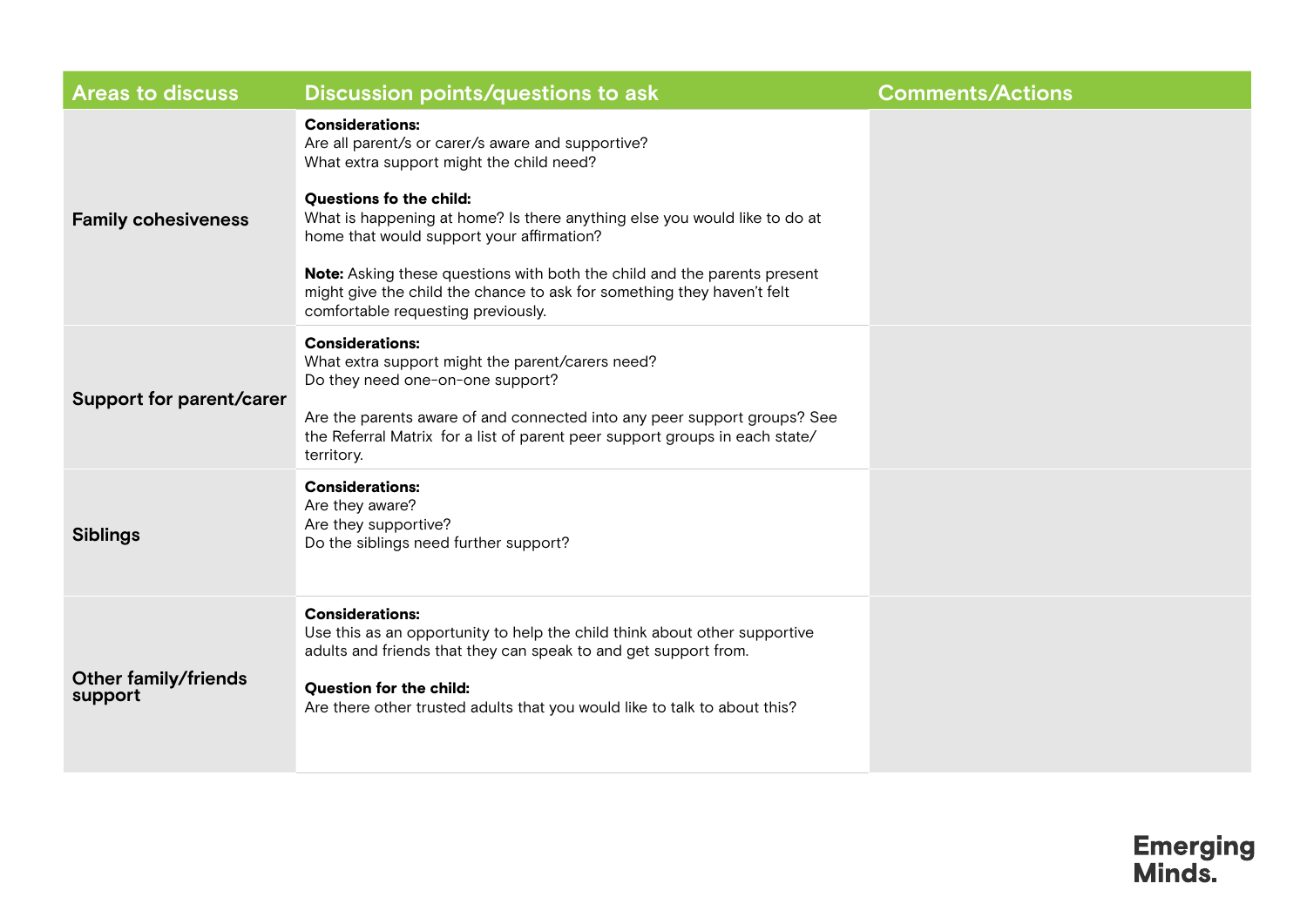| <b>Areas to discuss</b>                                                                                                                              | Discussion points/questions to ask                                                                                                                                                                                                                                                                                                                                                                                                                                                                                                                     | <b>Comments/Actions</b>            |
|------------------------------------------------------------------------------------------------------------------------------------------------------|--------------------------------------------------------------------------------------------------------------------------------------------------------------------------------------------------------------------------------------------------------------------------------------------------------------------------------------------------------------------------------------------------------------------------------------------------------------------------------------------------------------------------------------------------------|------------------------------------|
| <b>Mental health support</b>                                                                                                                         | <b>Considerations:</b><br>Are there any mental health issues being experienced by the child?<br>How are these being managed at the moment?<br>Do they require further support?<br>Have they thought about self-harming?<br>Do you need to consider a safety plan?<br><b>Questions for the child:</b><br>How are you feeling?<br>What has helped so far?<br>What would help you to feel better?                                                                                                                                                         | Referral options made/discussed:   |
| Safety plan                                                                                                                                          | See Beyond Blue's <b>Beyond Now App</b> for a Safety Plan                                                                                                                                                                                                                                                                                                                                                                                                                                                                                              |                                    |
| <b>Social affirmation</b><br>(See the Supporting trans and<br>gender diverse children and<br>their families resource for an<br>explanation of these) | Talk through some of the aspects of social affirmation.<br>Find out what they have been doing and what they would like to achieve.<br>Talk about timelines for these things.<br><b>Question for the child:</b><br>Is there anything that you would like more support with?                                                                                                                                                                                                                                                                             |                                    |
| <b>Medical affirmation</b><br>(See the Australian Standards of<br><b>Care and Treatment Guidelines</b><br>for more information)                      | <b>Considerations:</b><br>How old is the child?<br>Is this child nearing puberty?<br>Do they want to delay their puberty?<br>Do they know what puberty blockers are?<br>Is this something they are considering?<br>Do you need to refer to a paediatrician or gender specialist?<br>(See the Referral Matrix for a list of referral options in your state/territory)<br>Note: Remember waiting lists can be up to 12 months for these services, so it<br>is good practice to make early referrals - for example when the child is 8 or 9<br>years old) | Referral made to:<br>On this date: |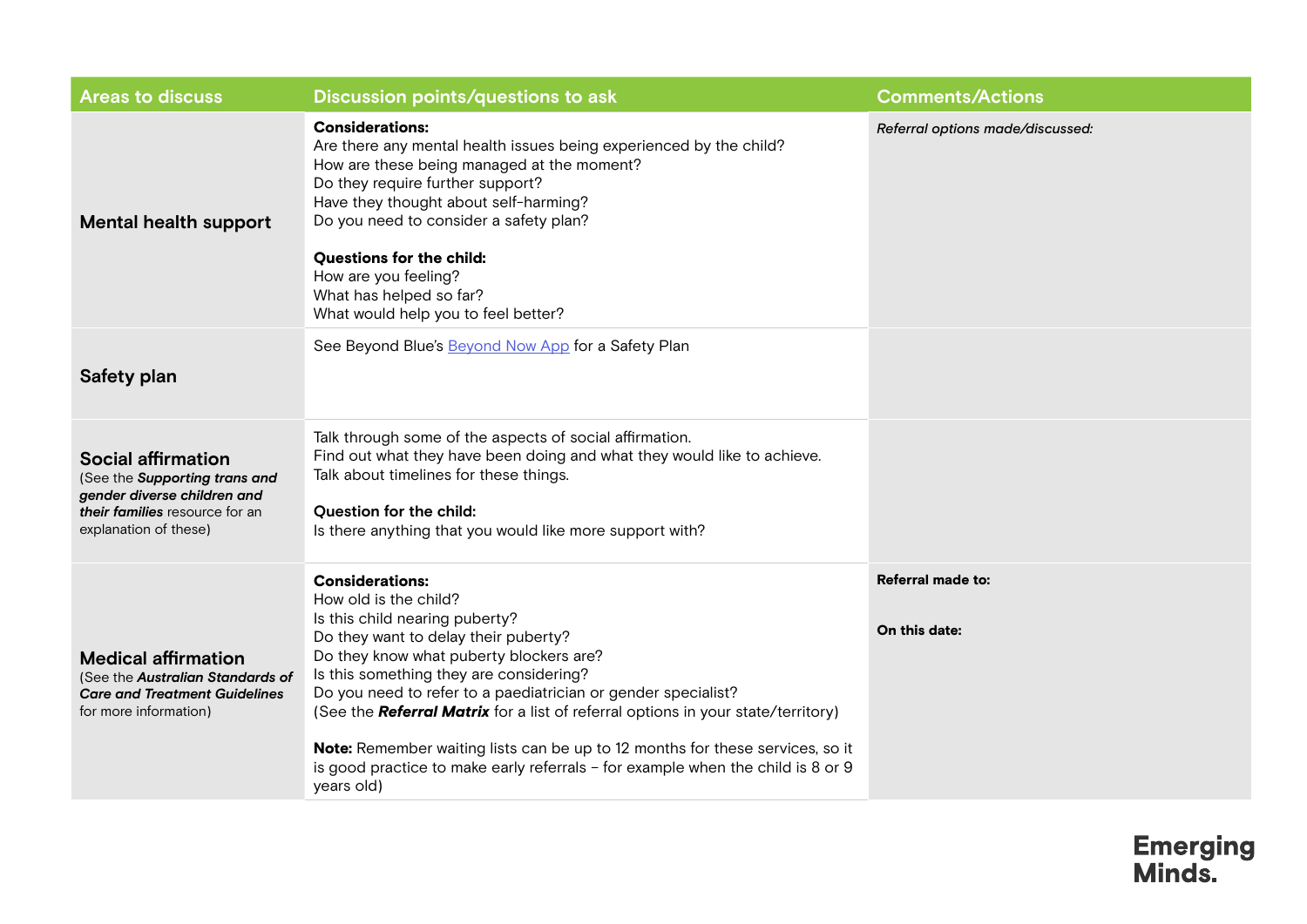| <b>Areas to discuss</b>                                                                                                                                                                                                                                                                          | Discussion points/questions to ask                                                                                                                                                                                                                                                                                                                                                                                                                                                                                                                                                                                                                                                                                                                                                                                                                      | <b>Comments/Actions</b>                                                                     |
|--------------------------------------------------------------------------------------------------------------------------------------------------------------------------------------------------------------------------------------------------------------------------------------------------|---------------------------------------------------------------------------------------------------------------------------------------------------------------------------------------------------------------------------------------------------------------------------------------------------------------------------------------------------------------------------------------------------------------------------------------------------------------------------------------------------------------------------------------------------------------------------------------------------------------------------------------------------------------------------------------------------------------------------------------------------------------------------------------------------------------------------------------------------------|---------------------------------------------------------------------------------------------|
| <b>Documentation</b>                                                                                                                                                                                                                                                                             | <b>Considerations:</b><br>What documentation needs to be changed in your organisation?<br>How will you ensure that the child is not misgendered or misnamed?<br>Note: The family may have been unable to change some key forms of<br>identification such as birth certificates or Medicare cards by the time you see<br>them.                                                                                                                                                                                                                                                                                                                                                                                                                                                                                                                           | List documents/records that need changing and who<br>will be responsible for these changes. |
| Cross-agency referral                                                                                                                                                                                                                                                                            | <b>Considerations:</b><br>Is your practice connected to other health providers that this family is<br>accessing services from?<br>How can you support the family to have this information communicated to<br>these agencies?<br>It would be helpful to include the Allied Health Checklist as part of your<br>referral.                                                                                                                                                                                                                                                                                                                                                                                                                                                                                                                                 |                                                                                             |
| <b>School</b><br>Some things that the child and<br>family will need to consider are:<br>• School documents and<br>records<br>• Toilets and changing rooms<br>• School uniform and policy<br>• School sports and physical<br>education<br>· School camps, events &<br>extra-curricular activities | How is the child feeling about attending school?<br>Questions for parents/caregivers:<br>Have you or your child told their school yet?<br>Is there a supportive person at their school?<br>What school records would your child like changed? E.g. Name, gender<br>identity and gender marker?<br>Does the school have a policy on supporting your child (that you're aware<br>of)?<br>Questions for the child:<br>What uniform items do you feel comfortable to wear?<br>Are you experiencing any bullying?<br>Have you told your teachers about your affirmation? Have they been<br>supportive?<br><b>Consideration:</b><br>Education department policy can be helpful if a school is not being<br>supportive of the child. It might be worth the parent contacting their state<br>education department to find out what policy support is available. | See Referral Matrix for school support in each state.                                       |